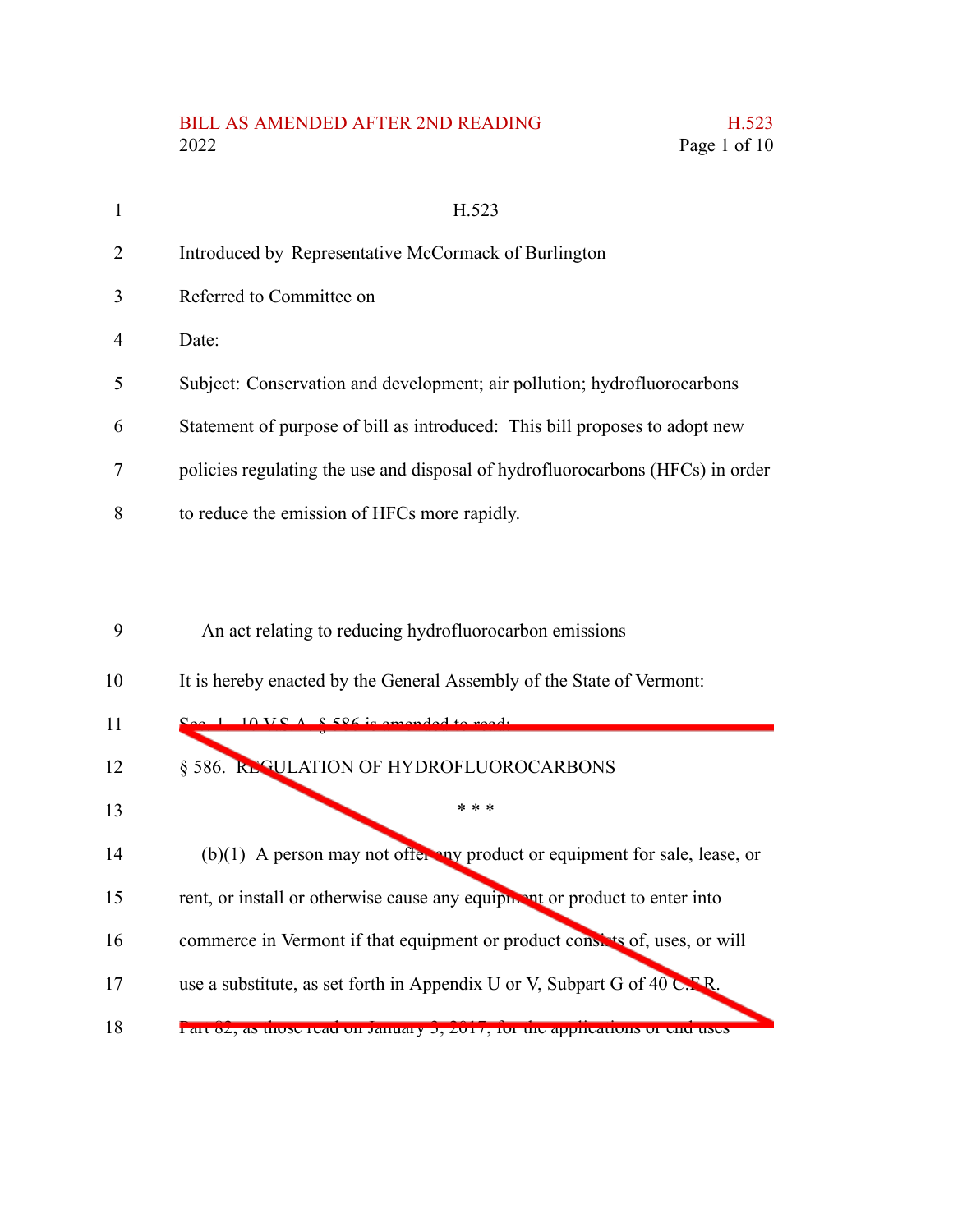## BILL AS AMENDED AFTER 2ND READING H.523<br>2022 Page 2 of 10

| $\mathbf{1}$ | mendix I or V as those read on January 2, 2017, and                            |
|--------------|--------------------------------------------------------------------------------|
| 2            | con istent with the dates established in subdivision $(b)(4)$ of this section. |
| 3            | * * *                                                                          |
| 4            | (4) The restrictions under subdivision (b)(1) of this section shall take       |
| 5            | effect beginning                                                               |
| 6            | $(A)$ January 1, 2021, for propellants, rigid polyurethane applications        |
| 7            | and spray foam, flexible polyurethane, integral skin polyurethane, flexible    |
| 8            | polyurethane foam, polystyrche extruded sheet, polyolefin, phenolic insulation |
| 9            | board and bunstock, supermarket systems, remote condensing units, stand-       |
| 10           | alone units, and vending machines;                                             |
| 11           | (B) January 1, 2021, for refriger ted food processing and dispensing           |
| 12           | equipment, compact residential consumer refigeration products, polystyrene     |
| 13           | extruded boardstock and billet, and rigid polyuret ane low-pressure two        |
| 14           | component-spray foam;                                                          |
| 15           | (C) January 1, 2022, for residential consumer relatigeration products          |
| 16           | other than compact and built-in residential consumer refrigeration products;   |
| 17           | (D) January 1, 2023, for cold storage warehouses and built-in                  |
| 18           | residential consumer refrigeration products;                                   |
| 19           | (E) January 1, 2024, for centrifugal chillers and positive                     |
| 20           | uspracement current, and                                                       |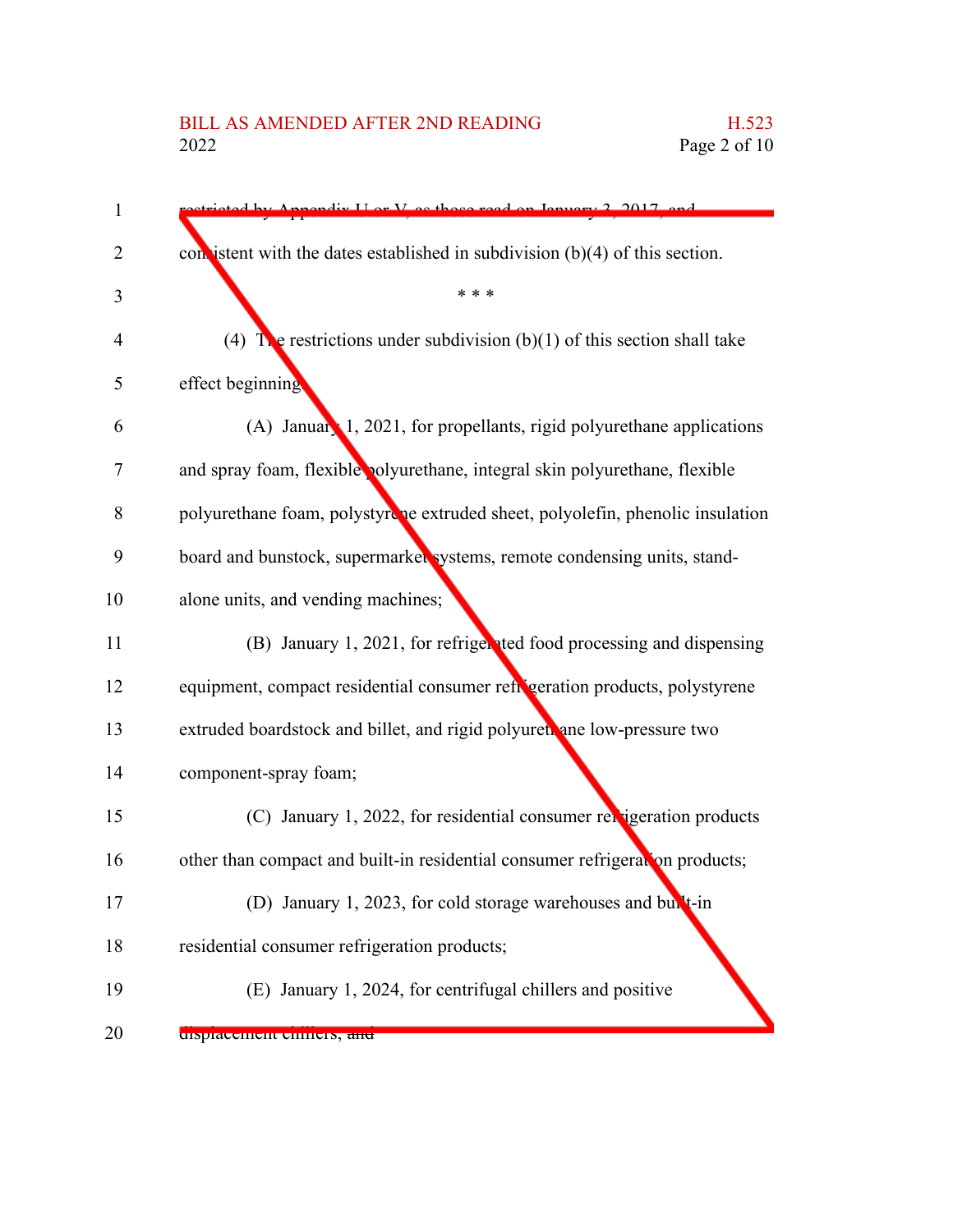| 1  | $(F)$ Ignuary 1, 2020, or the effective data of the restrictions identified      |
|----|----------------------------------------------------------------------------------|
| 2  | in a ppendix U or V, Subpart G of 40 C.F.R. Part 82, as those read on            |
| 3  | January 3, 2017, whichever comes later, for all other applications and end uses  |
| 4  | for substitutes not covered by the categories listed in subdivisions (A) through |
| 5  | $(E)$ of this subsection $(b)$ ;                                                 |
| 6  | (G) January 1, 2023, for air conditioning units in new light-duty                |
| 7  | motor vehicles;                                                                  |
| 8  | (H) January 1, 2023, for air conditioning units in new heavy-duty                |
| 9  | motor vehicles;                                                                  |
| 10 | (I) July 1, 2022, for the construction of or improvement to ice                  |
| 11 | skating rinks; and                                                               |
| 12 | January 1, 2023, for containers designed for consumer recharge of<br>(J)         |
| 13 | motor vehicle air conditioners.                                                  |
| 14 | * * *                                                                            |
| 15 | The Secretary of Administration shall include in Administrative<br>(e)           |
| 16 | Bulletin 3.5 a requirement that State procurement contracts shall not include    |
| 17 | products that contain hydrofluorocarbons, as prohibited in this                  |
| 18 | (f) No product allowed for sale containing hydrofluorocarbons shall be           |
| 19 | sold for retail sale in the State unless it bears a label warning of the         |
| 20 | hydrofluorocarbons.                                                              |
| 21 | Sec. 2. 10 v. S. A. y 373 IS amended to read.                                    |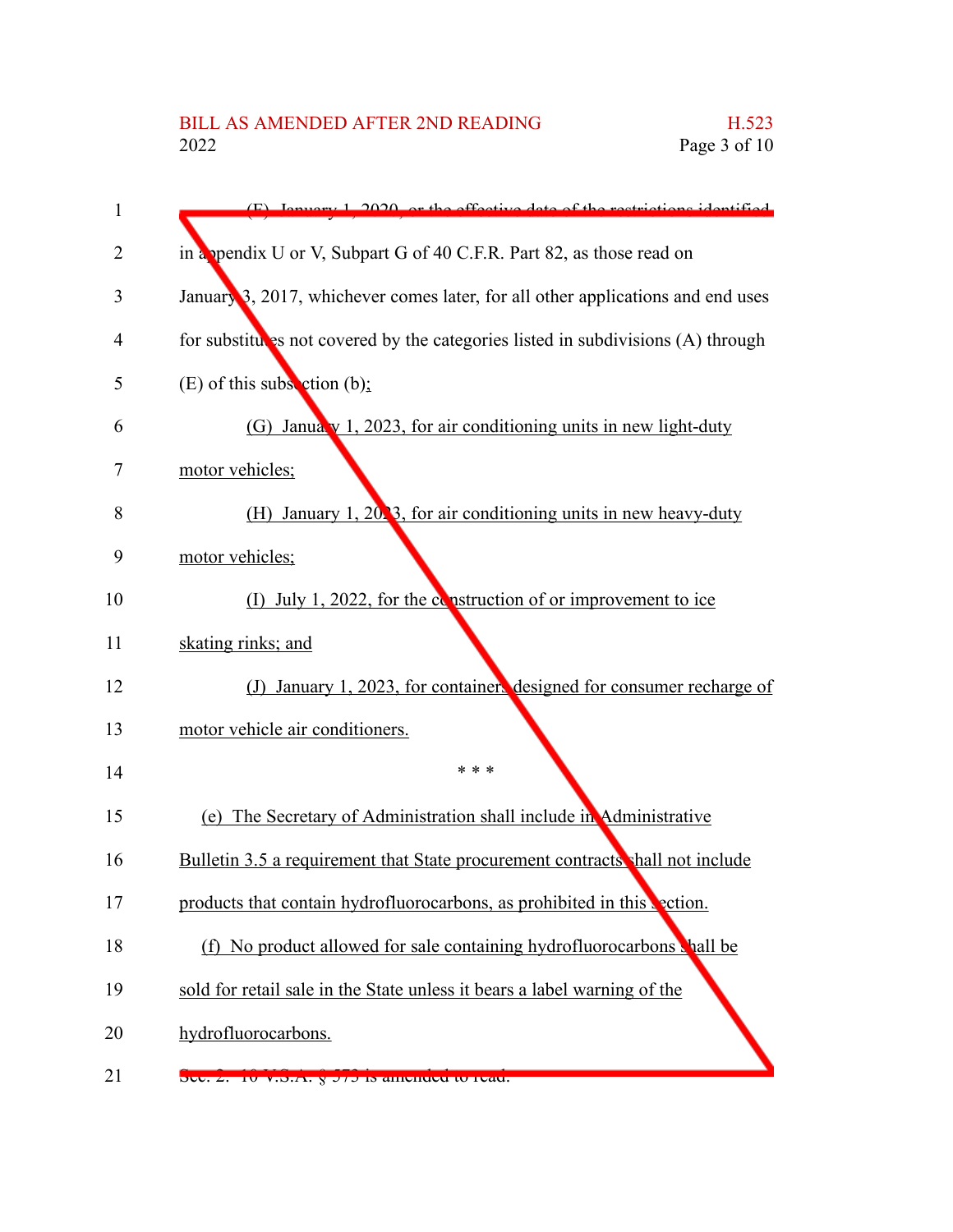| 1  | 572 MOTOR VEHICLE AIR CONDITIONING                                                   |
|----|--------------------------------------------------------------------------------------|
| 2  | * * *                                                                                |
| 3  | (d) $\big(\infty\big)$ No motor vehicle with a model year of 1995 or later may be    |
| 4  | registered in the State or sold to a consumer or dealer in the State, if it contains |
| 5  | air conditioning that uses CFCs. No new motor vehicle may be sold or offered         |
| 6  | for retail sale in the State, if it contains air conditioning that uses CFCs unless  |
| 7  | it bears an 8-inch, by 11-inch placard attached to a passenger window, that          |
| 8  | reads as follows: "AIR CONDITIONING IN THIS VEHICLE CONTAINS                         |
| 9  | CHLOROFLUOROCARBONS (CFCS). CFCS DEPLETE THE EARTH'S                                 |
| 10 | PROTECTIVE OZONE LAYER, CAUSING SKIN CANCER AND                                      |
| 11 | <b>ENVIRONMENTAL DAMAGE."</b>                                                        |
| 12 | (2) No motor vehicle with a model year of 2023 or later may be                       |
| 13 | registered in the State or sold to a consumer or lealer in the State if it contains  |
| 14 | air conditioning that uses hydrofluorocarbons.                                       |
| 15 | * * *                                                                                |
| 16 | (g) No person shall repair motor vehicle air conditioning without the use of         |
| 17 | equipment for the extraction and reclamation of hydrofluorocal ons from the          |
| 18 | air conditioners.                                                                    |
| 19 | Sec. 3. 30 V.S.A. $\S$ 51 is amended to read:                                        |
| 20 | § 51. RESIDENTIAL BUILDING ENERGY STANDARDS; STRETCH                                 |
| 21 | <b>CODE</b>                                                                          |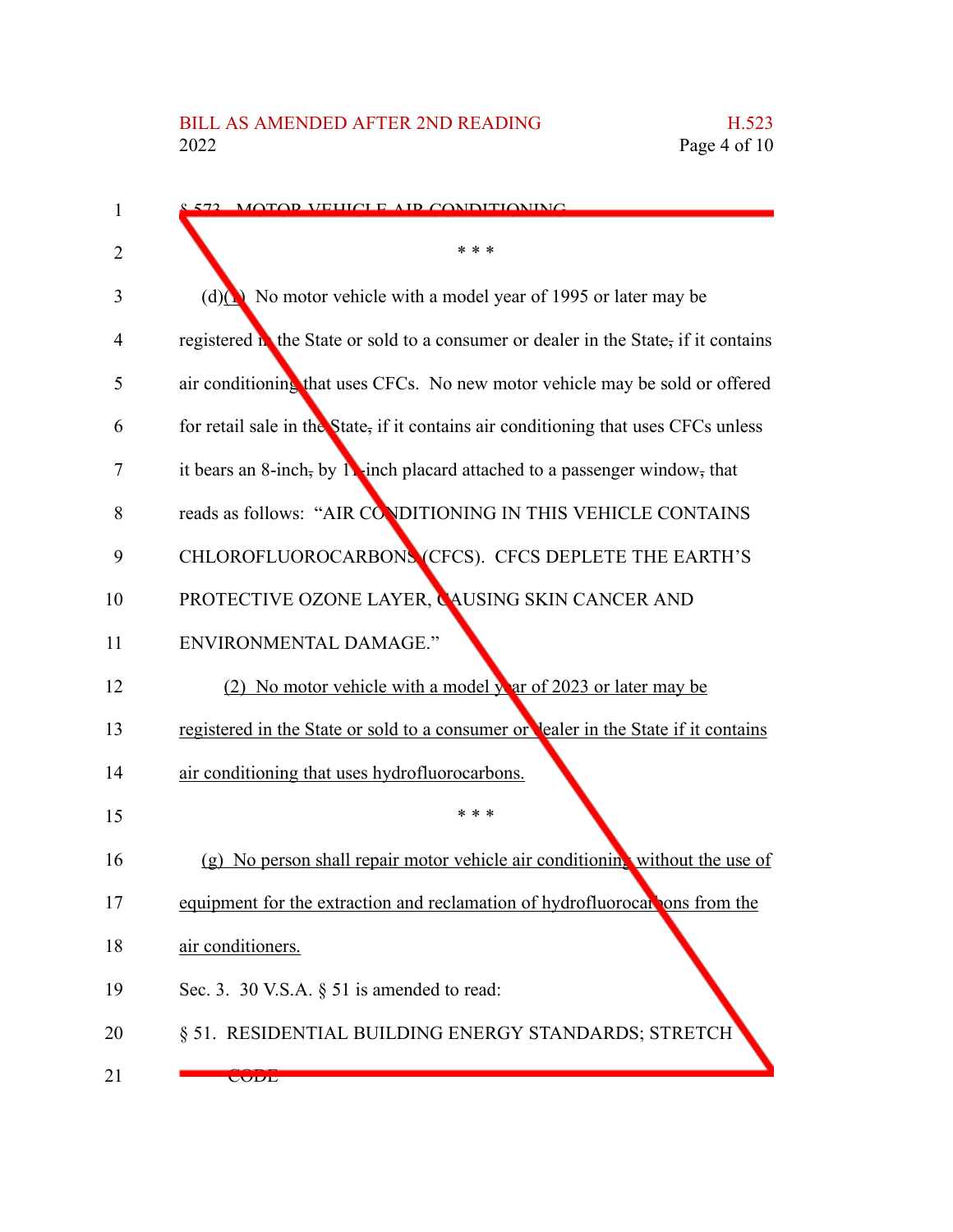| $\mathbf{1}$   | * * *                                                                             |
|----------------|-----------------------------------------------------------------------------------|
| $\overline{2}$ | Revision and interpretation of energy standards. The Commissioner of              |
| 3              | Public <b>S</b> ervice shall amend and update the RBES by means of administrative |
| $\overline{4}$ | rules adopted in accordance with 3 V.S.A. chapter 25. On or before January 1,     |
| 5              | 2011, the Commissioner shall complete rulemaking to amend the energy              |
| 6              | standards to ensure that, to comply with the standards, residential construction  |
| 7              | must be designed and constructed in a manner that complies with the 2009          |
| 8              | edition of the IECC. After $\lambda$ nuary 1, 2011, the Commissioner shall ensure |
| 9              | that appropriate revisions are made promptly after the issuance of updated        |
| 10             | standards for residential construction under the IECC. The Department of          |
| 11             | Public Service shall provide technical assetance and expert advice to the         |
| 12             | Commissioner in the interpretation of the RBNS and in the formulation of          |
| 13             | specific proposals for amending the RBES. Prior to final adoption of each         |
| 14             | required revision of the RBES, the Department of Public Service shall convene     |
| 15             | an Advisory Committee to include one or more mortgage renders, builders,          |
| 16             | building designers, utility representatives, and other persons with experience    |
| 17             | and expertise, such as consumer advocates and energy conservation experts.        |
| 18             | The Advisory Committee may provide the Commissioner with additional               |
| 19             | recommendations for revision of the RBES.                                         |
| 20             | (1) Any amendments to the KDES shan be.                                           |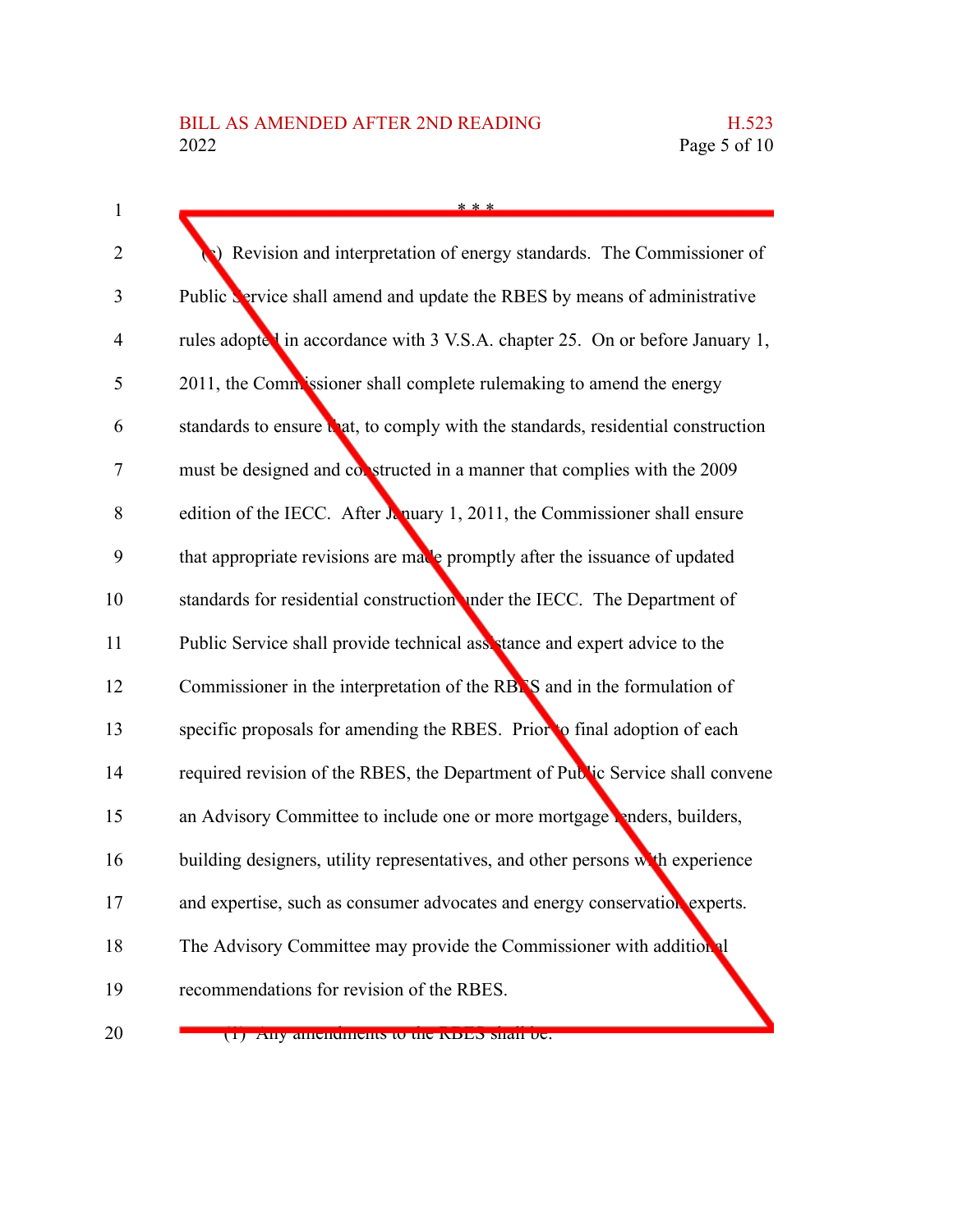| 1  | consistent with duly adopted State energy policy as specified in                  |
|----|-----------------------------------------------------------------------------------|
| 2  | section 202a of this title, and consistent with duly adopted State housing        |
| 3  | policy, consistent with the State's greenhouse gas reduction mandates, and        |
| 4  | shall not prohibit the use of refrigerants listed as acceptable under 42 U.S.C.   |
| 5  | § 7671k of the <b>Nean Air Act, provided equipment is listed and installed in</b> |
| 6  | accordance with the use conditions imposed within Section 7671k;                  |
| 7  | (B) evaluated relative to their technical applicability and reliability;          |
| 8  | and                                                                               |
| 9  | (C) cost-effective and affordable from the consumer's perspective.                |
| 10 | * * *                                                                             |
| 11 | Sec. 4. 30 V.S.A. $\S$ 53 is amended to read:                                     |
| 12 | § 53. COMMERCIAL BUILDING ENERTY STANDARDS                                        |
| 13 | * * *                                                                             |
| 14 | (c) Revision and interpretation of energy standards. On or before                 |
| 15 | January 1, 2011, the Commissioner shall complete rules aking to amend the         |
| 16 | commercial building energy standards to ensure that commercial building           |
| 17 | construction must be designed and constructed in a manner that complies with      |
| 18 | ANSI/ASHRAE/IESNA standard 90.1-2007 or the 2009 edition of the IECC,             |
| 19 | whichever provides the greatest level of energy savings. At least every three     |
| 20 | years after January 1, 2011, the Commissioner of Public Service shall amen.       |
| 21 | and update the CDLS by means or administrative rules adopted in accordance        |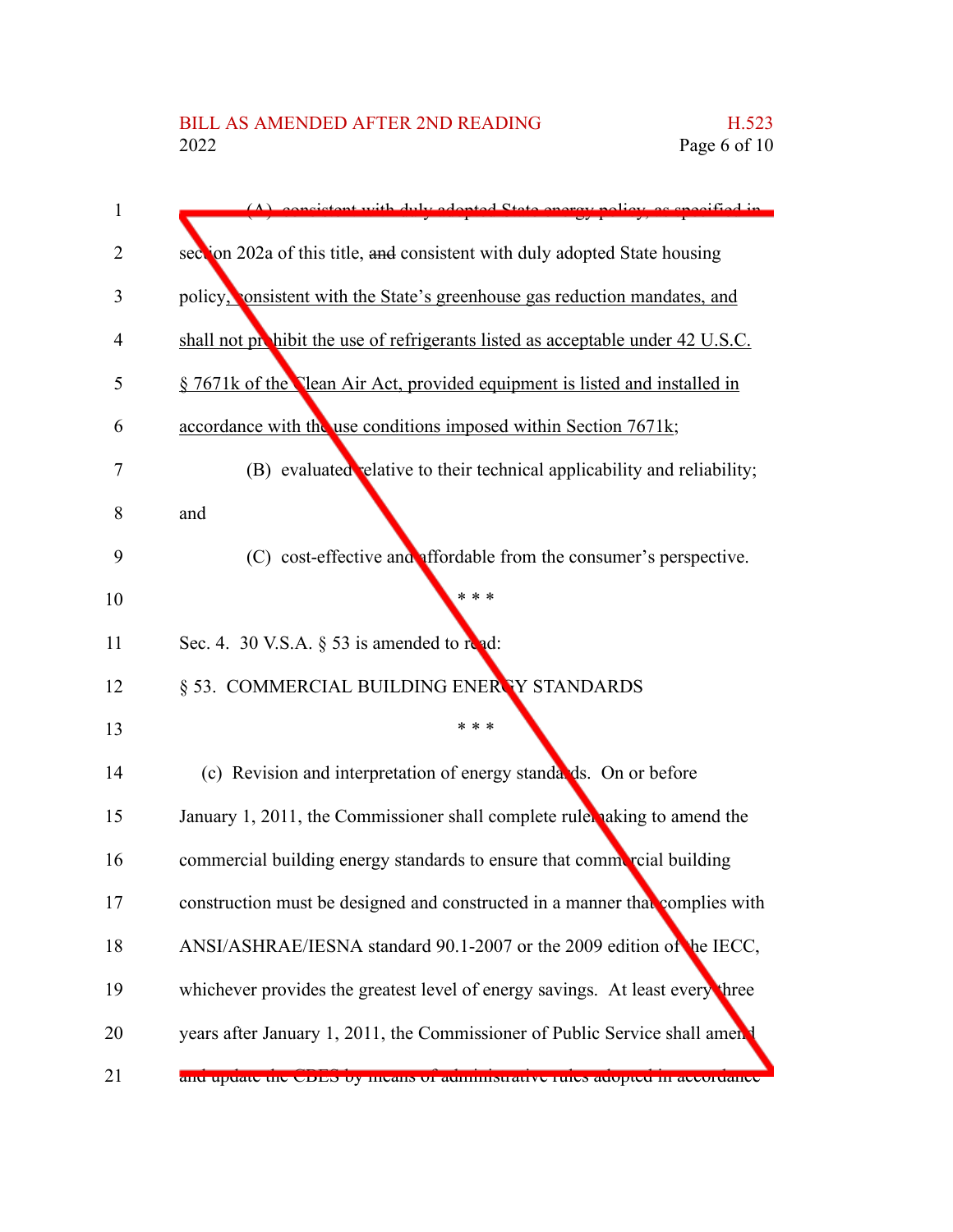| $\mathbf{1}$   | $\frac{1}{2}$ VS A chapter 25. The Commissioner shall ensure that engrapriate  |
|----------------|--------------------------------------------------------------------------------|
| 2              | revisions are made promptly after the issuance of updated standards for        |
| 3              | commercial construction under the IECC or ASHRAE/ANSI/IESNA standard           |
| $\overline{4}$ | 90.1, which ever provides the greatest level of energy savings. Prior to final |
| 5              | adoption of each required revision of the CBES, the Department of Public       |
| 6              | Service shall converte an Advisory Committee to include one or more            |
| $\tau$         | mortgage lenders; builders; building designers; architects; civil, mechanical, |
| 8              | and electrical engineers; utility representatives; and other persons with      |
| 9              | experience and expertise, such as consumer advocates and energy conservation   |
| 10             | experts. The Advisory Committee hay provide the Commissioner of Public         |
| 11             | Service with additional recommendations for revision of the CBES.              |
| 12             | (1) Any amendments to the CBES shall be:                                       |
| 13             | (A) consistent with duly adopted State energy policy, as specified in          |
| 14             | 30 V.S.A. § 202a, consistent with the State's greent puse gas reduction        |
| 15             | mandates, and shall not prohibit the use of refrigerants isted as acceptable   |
| 16             | under 42 U.S.C. § 7671k of the Clean Air Act, provided equipment is listed     |
| 17             | and installed in accordance with the use conditions imposed whin Section       |
| 18             | $7671k$ ; and                                                                  |
| 19             | (B) evaluated relative to their technical applicability and reliability.       |
| 20             | * * *                                                                          |
| 21             | DU. J. EITEUIIVE DAIE                                                          |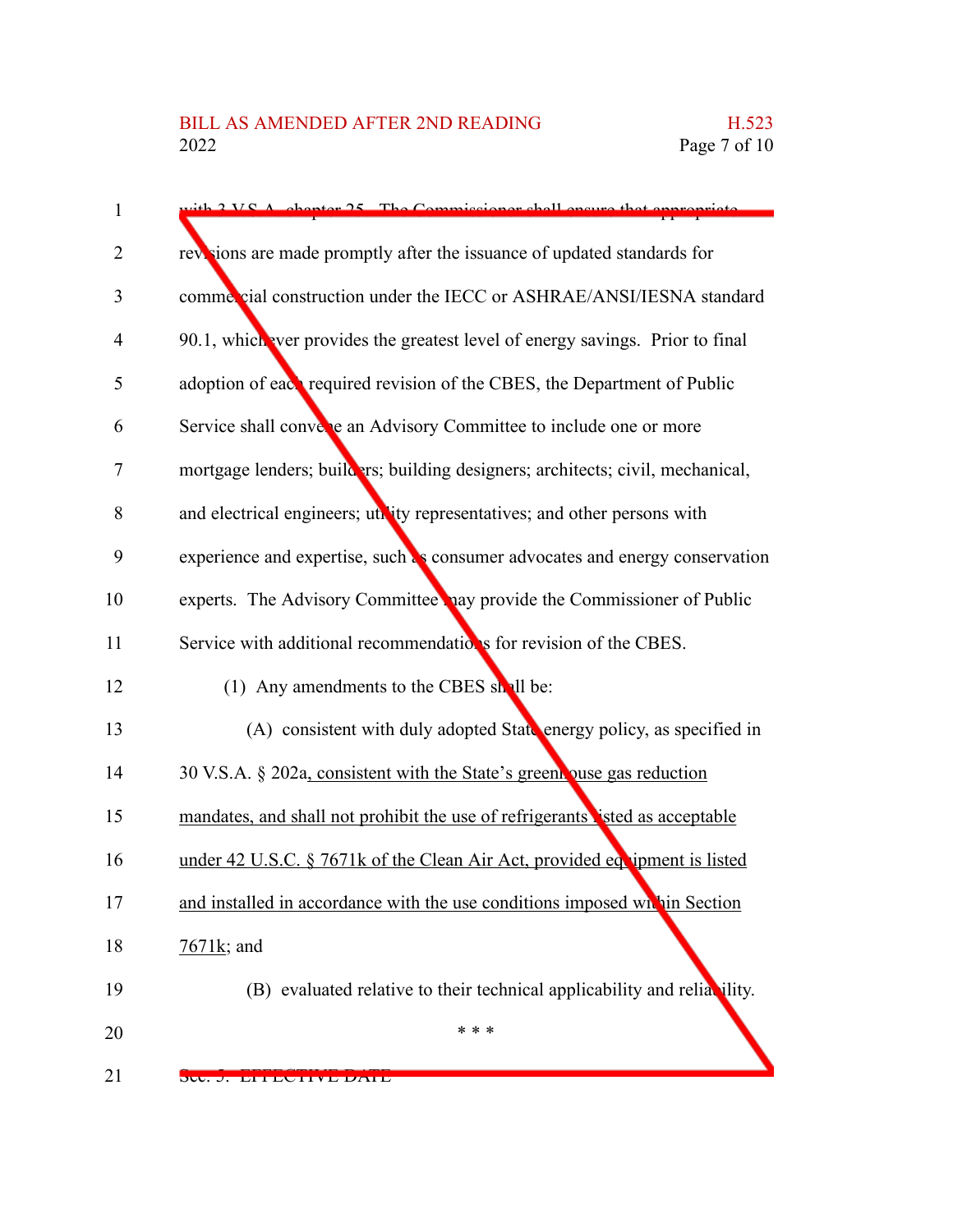This act shall take effect on July 1, 2022.

1

*Sec. 1. 10 V.S.A. § 586 is amended to read: § 586. REGULATION OF HYDROFLUOROCARBONS*

*\* \* \**

*(b)(1) A person may not offer any product or equipment for sale, lease, or rent, or install or otherwise cause any equipment or product to enter into commerce in Vermont if that equipment or product consists of, uses, or will use a substitute, as set forth in Appendix U or V, Subpart G of 40 C.F.R. Part 82, as those read on January 3, 2017, for the applications or end uses restricted by Appendix U or V, as those read on January 3, 2017, and consistent with the dates established in subdivision (b)(4) of this section.*

*\* \* \**

*(4) The restrictions under subdivision (b)(1) of this section shall take effect beginning:*

*\* \* \**

*(E) January 1, 2024, for centrifugal chillers and positive displacement chillers; and*

*(F) January 1, 2020, or the effective date of the restrictions identified in appendix U or V, Subpart G of 40 C.F.R. Part 82, as those read on January 3, 2017, whichever comes later, for all other applications and end*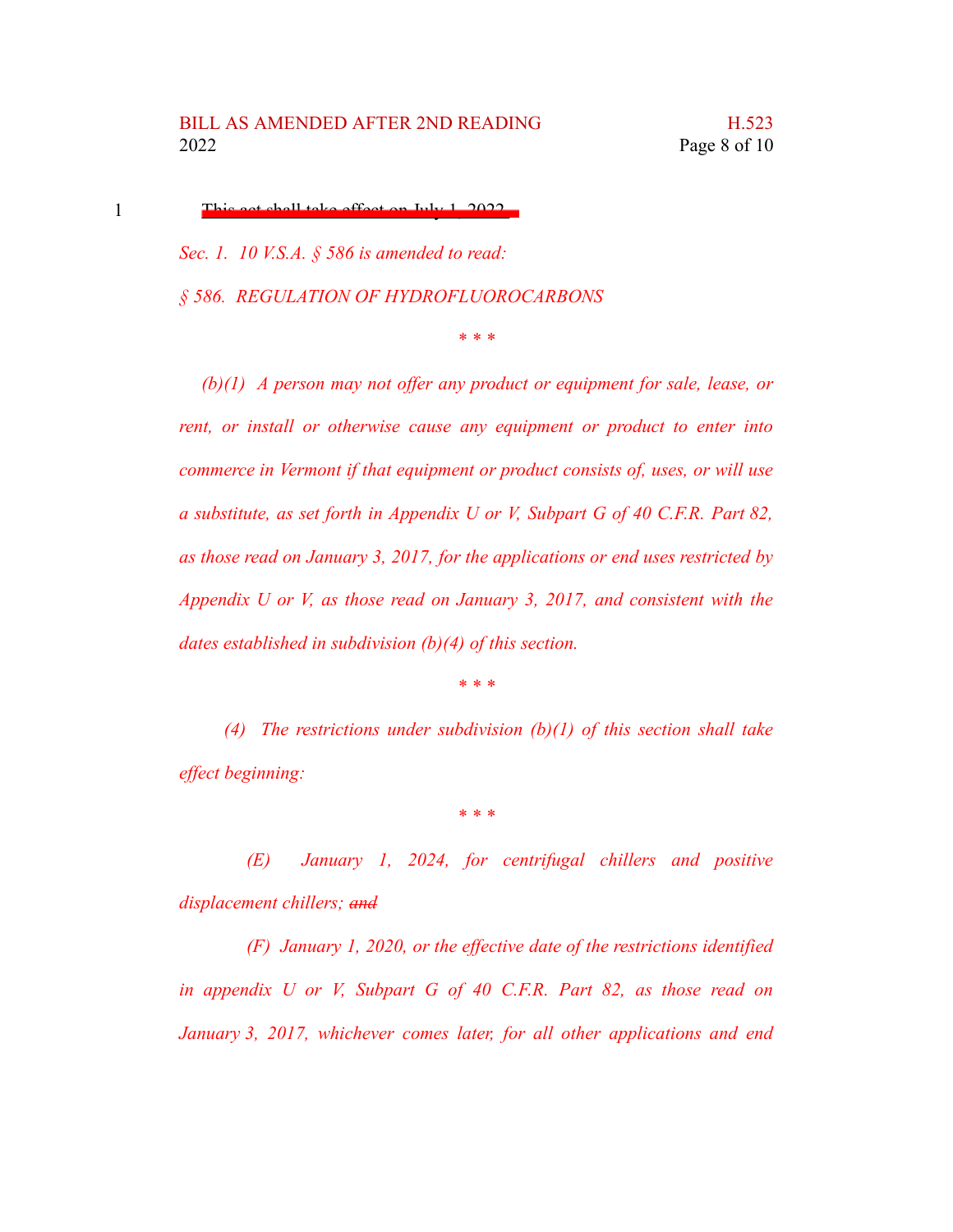*uses for substitutes not covered by the categories listed in subdivisions (A) through (E) of this subsection (b);*

*(G) July 1, 2022, for the construction of or improvement to ice skating rinks; and*

*(H) January 1, 2023, for containers designed for consumer recharge of motor vehicle air conditioners that use substitutes prohibited under this section.*

*\* \* \**

*(e) The Secretary of Administration shall include in Administrative Bulletin 3.5 a requirement that State procurement contracts shall not include products that contain hydrofluorocarbons, as prohibited in this section.*

*Sec. 2. 10 V.S.A. § 573 is amended to read:*

*§ 573. MOTOR VEHICLE AIR CONDITIONING*

*\* \* \**

*(g) No person shall repair motor vehicle air conditioning without the use of equipment for the extraction and reclamation of hydrofluorocarbons from the air conditioners.*

*Sec. 3. 20 V.S.A. § 2731 is amended to read: § 2731. RULES; INSPECTIONS; VARIANCES*

*\* \* \**